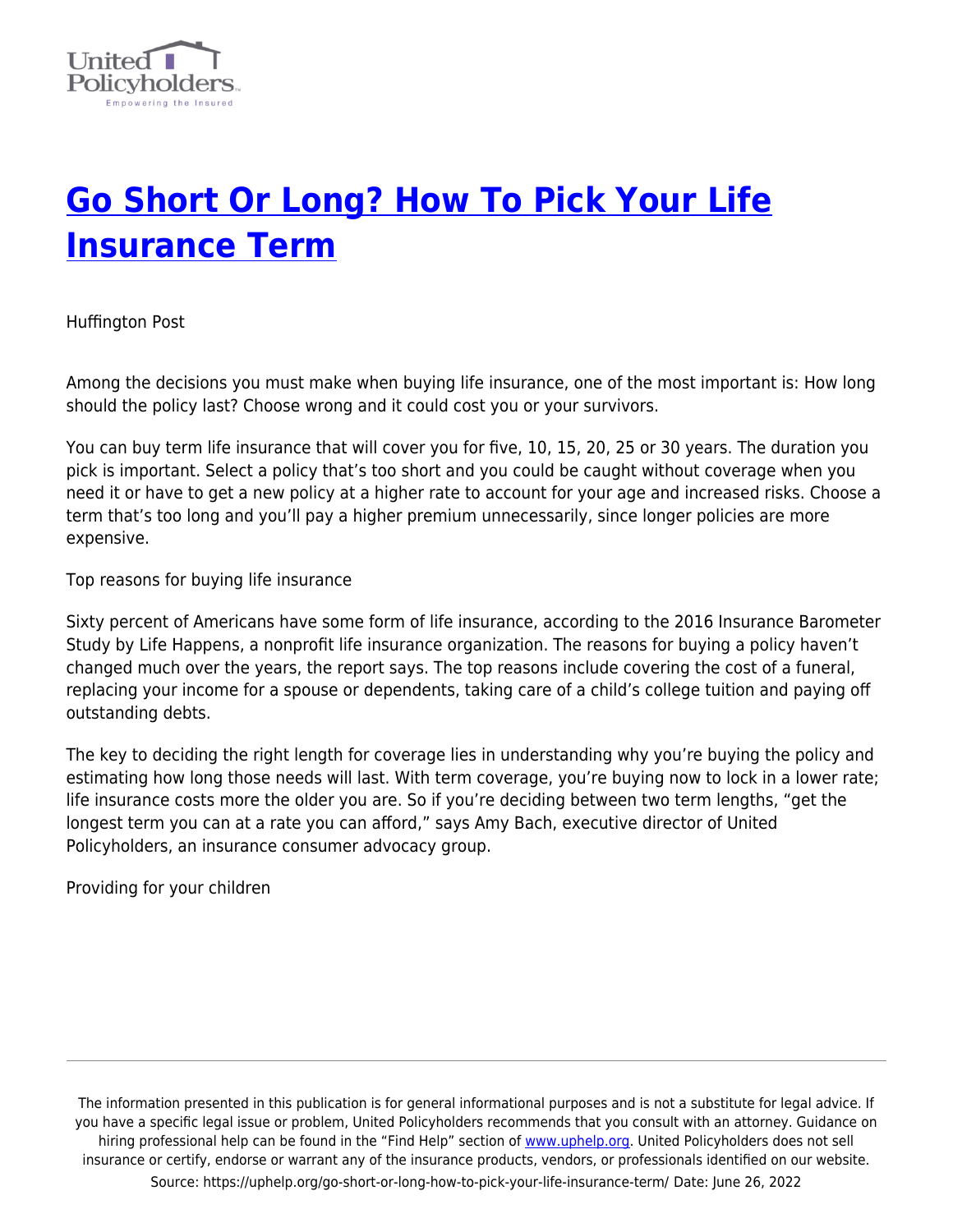

Many people buy their first life insurance policy when they welcome their first child. If this is the case for you, buy a policy that will last at least until your child is old enough to be self-sufficient, and err on the side of caution. According to a recent Pew Research analysis, 32.1% of adults between 18 and 34 were living with their parents in 2014, the highest rate since around 1940.

Bach bought her term policy after the birth of her first child. She settled on a 20-year term but wishes she would have gone longer.

"I keep looking at the calendar nervously because it's going to expire soon," Bach says of her own policy. "I don't want my benefits to end when my kids are only 20 — that's not long enough to be on their own two feet. They won't even be out of college yet."

Taking care of a spouse or other loved one

Maybe you're the primary breadwinner in your marriage or you help support another family member, such as an aging parent. If you expect they will depend on you indefinitely, you'll want to buy a policy that lasts the length of their or your life. This can be hard to estimate, but an elderly parent may depend on you for only 10 more years, while you might need to provide for your spouse for several more decades.

## Covering a specific debt

Thirty percent of people with life insurance say paying off their mortgage is a major reason for owning their policy, according to the Life Happens report. A mortgage is one of the few debts that will likely become the responsibility of your spouse or dependents if you die.

Your mortgage, car loan and any home equity loans will fall to the person who inherits the property, so choose your life insurance term based on how long these debts will be outstanding. For instance, if you have 22 years left to pay on a 30-year mortgage, a 25-year term policy would be appropriate.

In general, any credit card debt listed solely in your name will not fall to your survivors. Likewise, your federal student loan debt will most likely be discharged when you die. However, there are some exceptions when it comes to student loans from private lenders, so make sure you know what would happen in your case.

The information presented in this publication is for general informational purposes and is not a substitute for legal advice. If you have a specific legal issue or problem, United Policyholders recommends that you consult with an attorney. Guidance on hiring professional help can be found in the "Find Help" section of [www.uphelp.org.](http://www.uphelp.org/) United Policyholders does not sell insurance or certify, endorse or warrant any of the insurance products, vendors, or professionals identified on our website. Source: https://uphelp.org/go-short-or-long-how-to-pick-your-life-insurance-term/ Date: June 26, 2022